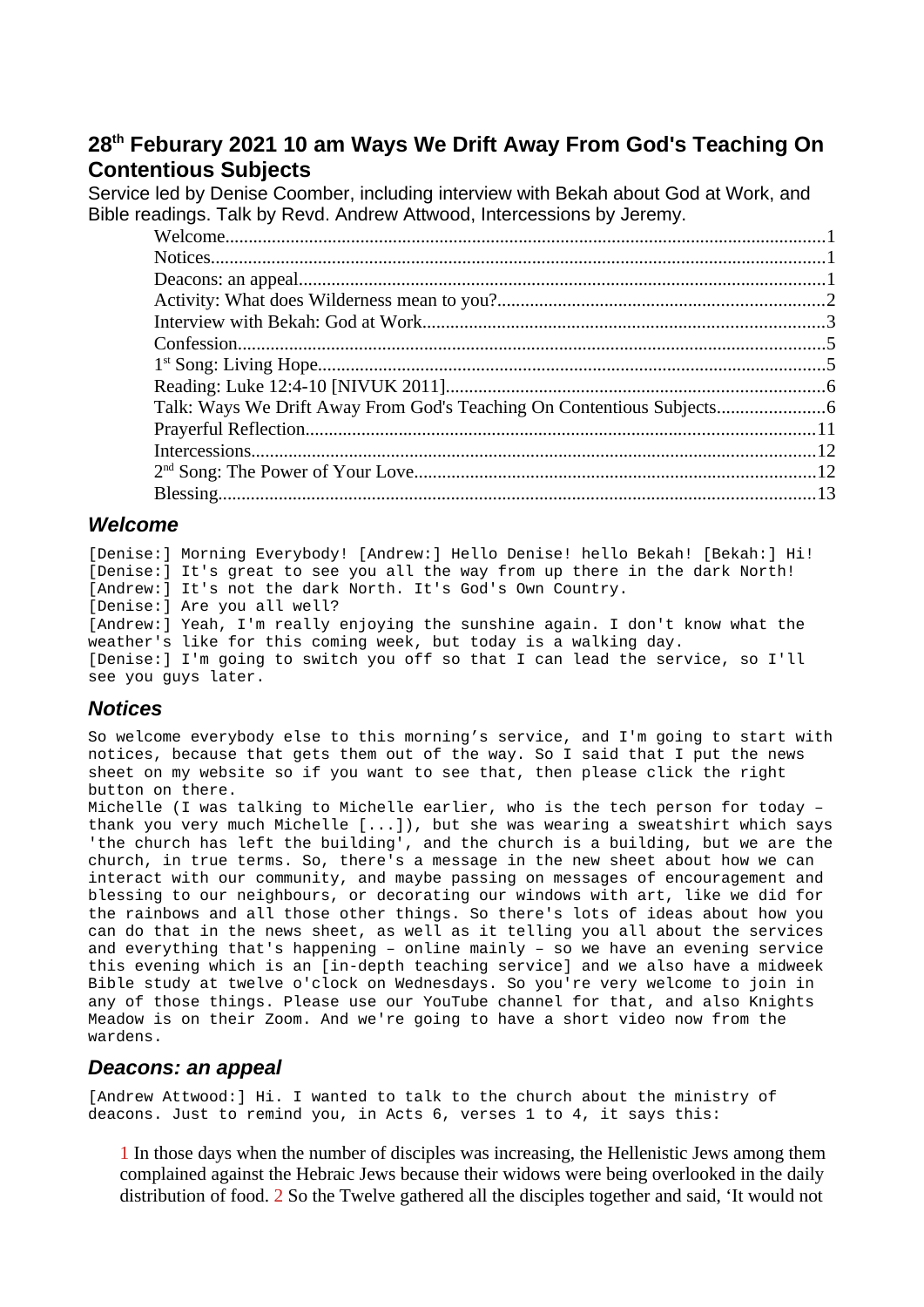be right for us to neglect the ministry of the word of God in order to wait on tables. 3 Brothers and sisters, choose seven from among you who are known to be full of the Spirit and wisdom. We will turn this responsibility over to them 4 and will give our attention to prayer and the ministry of the word.'

So you see, the early church recognised that there were certain practical roles that were necessary for the smooth running of community life. And the people chosen were full of the Spirit and wisdom, they were prized for their faith and their usefulness. This word 'deacon' means 'servant'. It's an another Christlike quality that we're all called to grow in. Now such deacons or servants are like oil. They keep us moving forward, often active behind the scenes, but hugely valued by God and the church. Now, the PCC is a group of Christian people with a range of gifts and abilities, but presently, we are looking for some new faces to be link people, a link person for particular areas of service. A link person would help liaise between particular aspects of church life and the PCC. We're going to share details about such roles over these next few weeks.

So I just wanted to finish by saying this: have you ever wondered how you can help our church? Can I encourage you to ask God, "Are you calling me to serve in this way, Lord?" Can I ask you to be open to the voice of the Spirit? And if you love our church and wish to be more useful, like the first deacons in Acts 6, please do get in touch with myself or one of the wardens. Thank you for listening.

[Roger Homes:] Well, good morning everybody. Andrew's just asked me if I would do a brief video looking at recruiting somebody to the PCC to oversee the children's work. And before I talk about some of the qualities that are needed for that particular job role, I just wanted to thank all those people who are working with the kids, even during the pandemic, at this particular time.

So what sort of qualities are we looking for in somebody to take on that role of PCC link for children's work? I think first and foremost, you need to have a passion for kids, and also for seeing children impacted by the Gospel. I think the person would need to be somebody that oversees the children's work and also across the different age categories as well, to be able to present reports and proposals to the PCC on behalf of children's work, and to pray for and work with the teachers and anyone else that is supporting them, obviously be responsible for bringing any concerns that may be happening in the children's work to the PCC, and also to liaise with the COGS leaders and the leaders of toddlers' group and youth ministry as well. And finally they may have a role to play in helping to market children's work to families, new families to church, or maybe people from outside the church as well.

So if that interests you, that would be great. Obviously there will be a procedure for getting in touch about that. And so I hope that's helpful anyway. Bye bye.

#### <span id="page-1-0"></span>*Activity: What does Wilderness mean to you?*

[Denise:] Thank you for those messages and so I'm just going to pray because we haven't prayed yet, so let's pray.

Father God, thank You for the signs of nature and life all around us. Thank You for the sunshine, thank You for this new day. We pray that You'll bless us as we continue to worship You and that Your Spirit will challenge us to be the people that You've designed us to be. So please help us to listen to You, and if You call us to serve in Your community, keep reminding us what You've called us to do until we do it.

And there's a scripture, Psalm 37 verses three and four.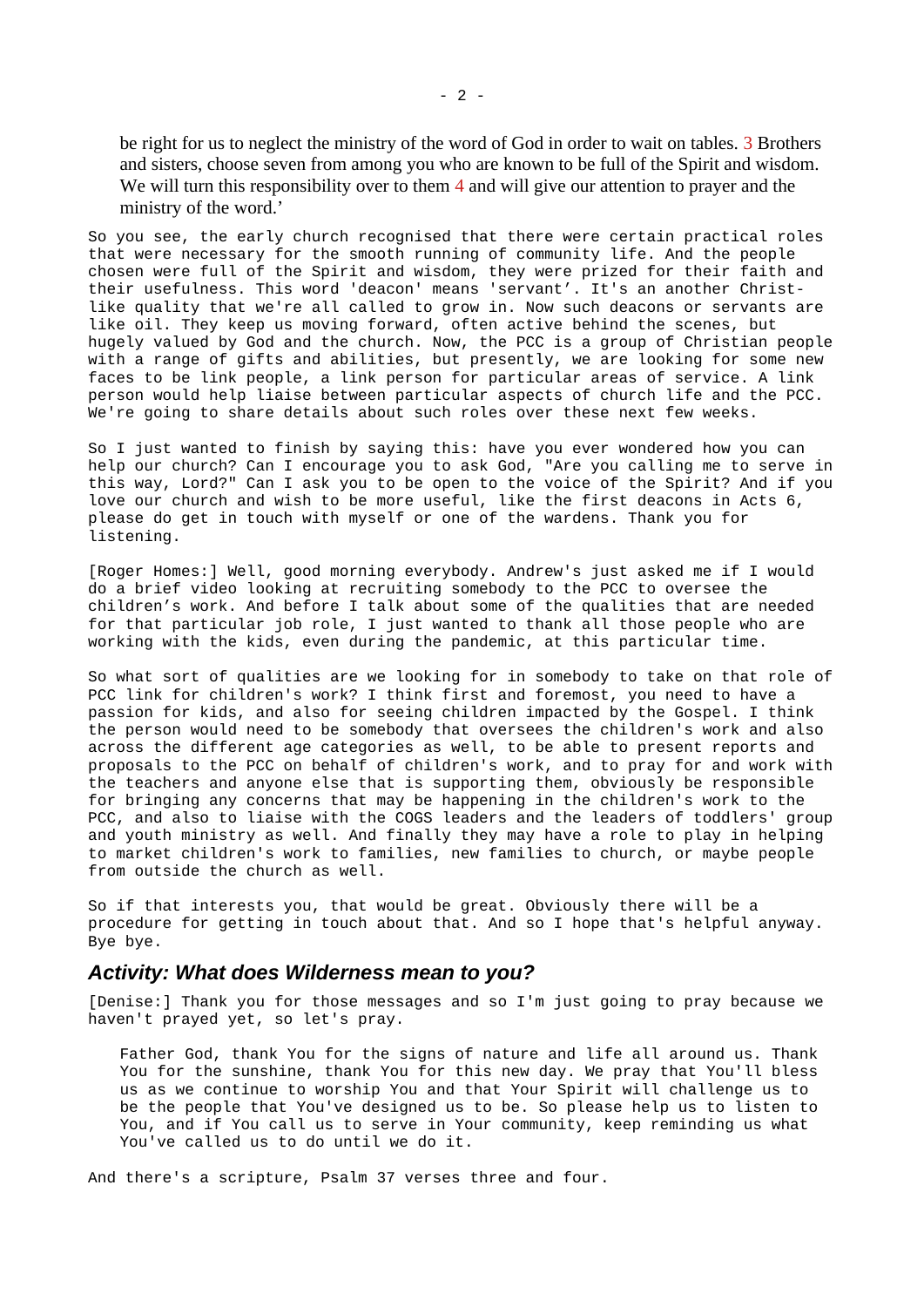3 Trust in the LORD and do good;

dwell in the land and enjoy safe pasture.

4 Take delight in the LORD,

and he will give you the desires of your heart.

So as ever, we're going to have a bit of an icebreaker, and there's nothing that you have to make or anything, I just want you to think, and we're entering into Lent, so I was just going to try and help you to think what 'wilderness' was. So I did this at Knights Meadow last week. So if your house was on fire and you could save one thing, what would it be? Or another way of looking at it is, what has the COVID pandemic taken away from you? So let's just have a couple of moments to think about that.

So for some of you, it would be giving up cheese and chocolate or you've started doing something, like doing a daily Bible reading or something like that, but the COVID pandemic has taken away so much from quite a lot of people: their jobs, sometimes it's taken away loved ones, you can't hug people. And so we're in a bit of a wilderness situation. So what does the word 'wilderness' mean to you? Is it a place where everything else has gone? There's nothing growing. There's no distractions, so perhaps wilderness is a good thing. And we need to think about what the pandemic has been good for. It's taken away our distractions, so perhaps we can spend more time with God. We have more time to do the things that He wanted us to do. We have more time to listen to Him. And when everything else is taken away we have to be more reliant on Him. He's the one who provides for us. So as we enter into Lent, let's just think about some of those things.

Father God, thank You, that You give us so much. Thank You that You provide for us, even though sometimes we don't remember to say thank You. And Lord, as we enter into Lent, I pray that You'll help us to spend more time with You, and less watching murder documentaries on the TV or whatever. Lord, I pray that we won't waste our time but that it'll be productive in Your service. Amen.

### <span id="page-2-0"></span>*Interview with Bekah: God at Work*

And now we're going to have an interview with somebody who used to come to our church, but doesn't at the moment. Hey Bekah! [Bekah:] Hello.

[Denise:] Now this is Bekah, who is my daughter. So I'm not going to ask her why she is linked to the church or anything: she was brought up here at Knights Meadow, and we went to America for a bit, but then she came back. But anyway, Bekah, you're a deacon, we've just been hearing about deacons. And so, tell us where you are, what you do up there, how you came to live there, what it's like up there? [Bekah:] Well up there, as you suggest, I'm in the north. I am a deacon at a church in Durham, which is where I went to uni, and then stayed, so I, my role

as a deacon is to oversee the ministry of students and 20s, so, young graduates really, and I'm married to John who used to do that with me but now runs a winter night shelter in Durham as well.

[Denise:] Wooh! So what will you be doing at 10 o'clock tomorrow morning? is the big question.

[Bekah:] Yeah, I had a think about that. It's actually not different, really. Most of my Monday morning, because Sunday's a very busy day, is spent resting, and spending time with God. I've recently started for Lent, I tried to think of something to take up, rather than give up, so I think fasting is a good thing to do as well. But I took up meditating. And often, when we hear meditating, the kind of non-Christian meditation looks a lot like emptying your mind of things. And so what I've taken up is meditating on Scripture, and there's a thing on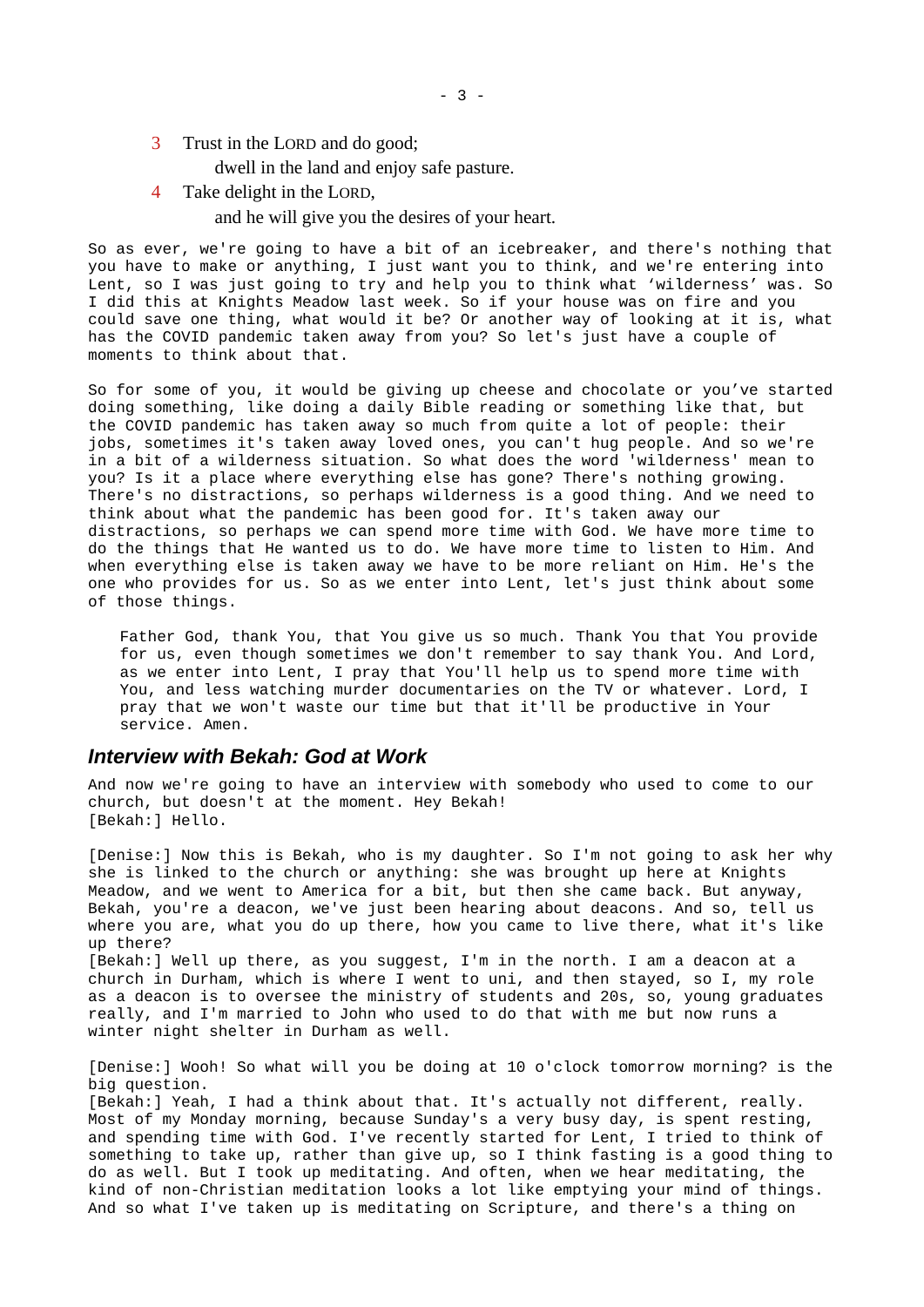Spotify which is called Be Still and it's just like 10 minutes of meditating on God so filling your mind with good things rather than emptying it of other things. And so I'll probably be doing that tomorrow morning at 10am.

[Denise:] So that's taken me a bit by surprise. I thought you were going to say you were doing something in the community, but anyway. So how would you normally, if you were at work, what would you be doing typically at work? [Bekah:] Well, the nature of student work means that I'd be doing a different thing most weeks. So sometimes it might look like going for coffee with a student, chatting through stuff, sometimes it might look like dealing with a massive mental health issue, sometimes it might look like popping around my neighbour's house and saying hello, or it can look like a different thing every week. So I guess one good thing about the pandemic is that it's allowed me to have a sort of stability, rather than everything being in flux. And also because I could be doing anything, it allows me to just kind of fix my eyes on God as the first thing of the week, rather than do things as the first thing I do in my week.

[Denise:] Thank you. When you are at work, Have you sensed God's presence and purpose in your work?

[Bekah:] I mean, that varies, whenever I'm doing work. I think the most helpful thing for me to do is to pray before I start working and pray during working, so that I, I guess, keep my eyes fixed on God, because it's easy to just get on with stuff and let God kind of fall to the wayside. But I think that something God's been teaching me about recently is I think we can often talk about spiritual things and non-spiritual things, and say 'spiritual' would be reading my Bible or I don't know, singing a worship song; and 'non-spiritual' would be gardening or washing up or whatever. And when you work for a church, there's obviously a bit of a crossover between those things. Because you'd be doing admin or whatever, and it might feel not spiritual but it might be about spiritual things. And so, I think one thing God's been teaching me is that there isn't really a spiritual/non-spiritual divide, that everything is spiritual, and really how you do things with purpose for God is less about what you're doing and more about how you're doing it, and who you're doing it for. And so, doing everything with God in mind is the best way for me to feel that I'm in His presence and doing it with a purpose.

[Denise:] So, your next few months, what are you hoping is going to happen? What are your hopes for the next few months?

[Bekah:] I mean, probably similar to everyone else, lifting of restrictions. Though I've loved being just with my husband in our house for the last however many months, it would be nice to be able to see other people, and go to restaurants and things like that. Looking forward to seeing, obviously Mum and Dad, but also Boaz, because I've only met him once. (That's their dog in case you didn't know.) I suppose my other hope within that is that, what you were just saying about wilderness and the good things about the pandemic, that people won't forget about this as the pandemic lifts, I think working with people to try and evangelise and share Jesus, my hope is that we won't kind of lose the progress of people actually thinking about God during the last few months and people will continue to do it, even when they don't need to because they're kept in their homes. So my hope is that God is still on the agenda, I suppose.

[Denise:] And finally, if you could have us pray for something what would that be?

It could be more than one thing.

[Bekah:] We just did an initiative in our church kind-of launched off the back of Valentine's Day and the sense of loneliness and the pandemic, where we gave out little postcards that said 'you are loved' and had a link to our church website, and a box of Maltesers, and everyone in the church basically had one of those and we're supposed to get them to a neighbour, and we've heard amazing stories of people that gave them to bin men or their Amazon delivery person or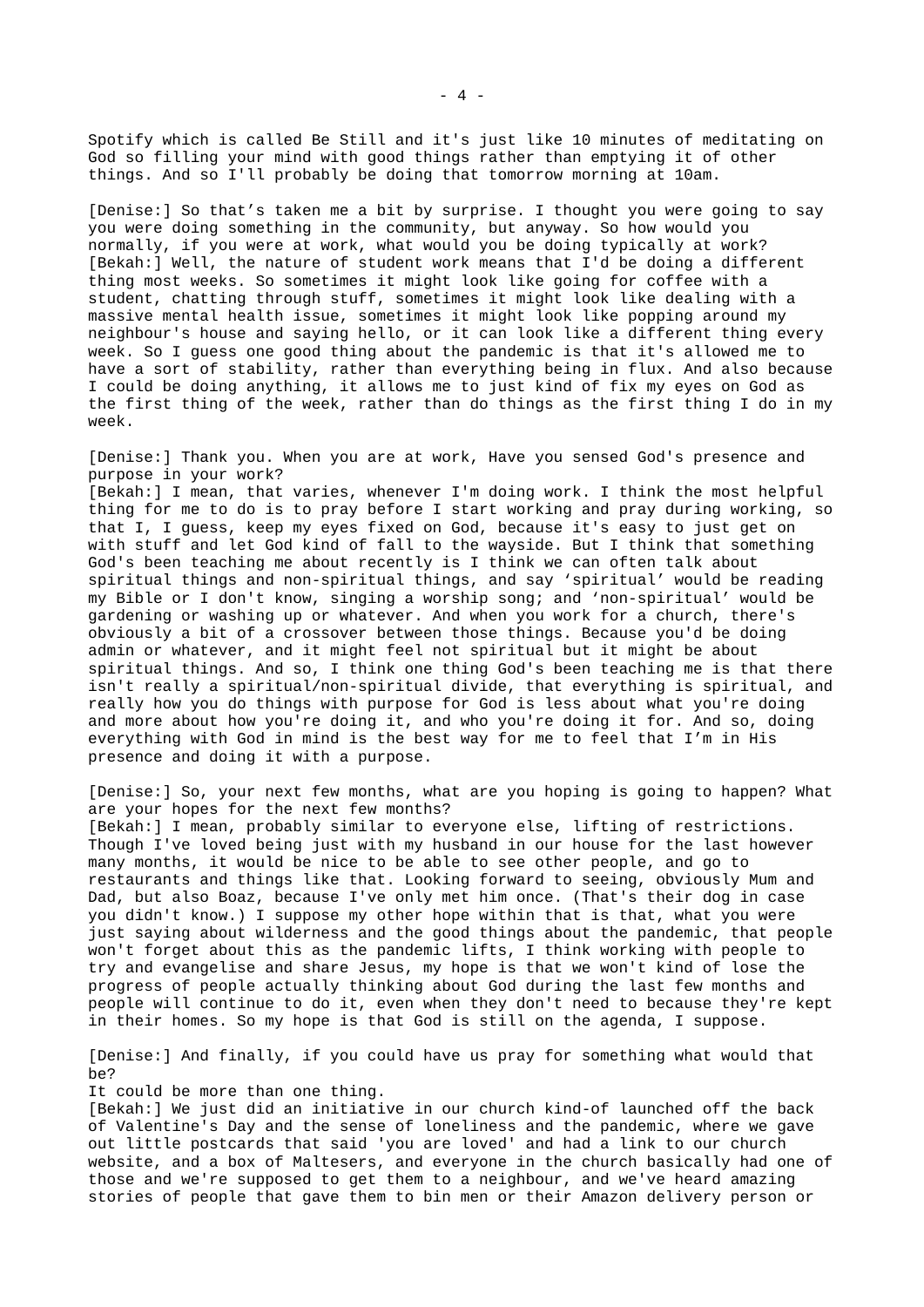their estranged child who they haven't seen in years. I guess it can be really easy after something like that to just forget about it and leave it and be like 'I've done that, I can move on', so my thing that I'd love prayer for is that people would catch the energy and the momentum of sharing Jesus with their friends and their neighbours, and that they'd be praying for those that gave them to to receive Jesus.

[Denise:] Okay. Shall we pray for that now then.

So Father thank You for Bekah, I pray that You'll be with her up in the cold north of Durham, and that You will bless both her and John. Lord, I pray for this initiative about 'you are loved', I pray that those that have received Maltesers and little messages will be blessed by them, and that those that gave the messages will keep up the energy, keep up the initiative and keep sharing Jesus. And Lord, I pray that You'll bless them up there, that You'll bless their church which is Emmanuel in Durham and all the work that they're doing up there. Lord, I pray for the students that are in Durham or not in Durham, and that You will be with them in this very strange time, so Lord, bless Bekah. And I pray that she'll have a great time at her church which she's going to go to now, and that she'll be able to meet up with some people, even though it's at a social distance. Lord, be with her and be with her community. Amen.

Thanks Bekah. [Bekah:] Thank you. [Denise:] Have a good time at church! Bye bye! [Bekah:] Bye!

### <span id="page-4-1"></span>*Confession*

[Denise:] We're just going to move into a time of confession now, because quite a lot of what Bekah says makes me feel quite inadequate. So, we are in a season of Lent and it's a time of when we remember how Jesus was tested in the wilderness. Jesus was tempted, but He didn't sin, unlike us, we're constantly needing to bring the ways in which we've messed up and ask for our forgiveness. And God has said that if we confess our sins, He is faithful and just and will forgive us and cleanse us from all unrighteousness. So let's just take a few moments to bring those things that we're not happy about now.

Most merciful God, Father of our Lord Jesus Christ, we confess that we have sinned in thought, word and deed. We've not loved You with our whole heart. We've not loved our neighbours as ourselves. In Your mercy, forgive what we have been, help us to amend what we are, and direct what we shall be, that we may do justly, love mercy, and walk humbly with You, our God. Amen.

So we're going to listen to a song, you can join in if you want, but please, I'm going to turn myself on to mute if you're going to sing, it's called Living Hope and it's just reminding us that even though we do mess up, Jesus is our hope, He's the one that has paid the price for our sin.

# <span id="page-4-0"></span>*1 st Song: Living Hope*

- 1. How great the chasm that lay between us, How high the mountain I could not climb. In desperation, I turned to heaven And spoke Your name into the night.
- 2. Then through the darkness, Your lovingkindness Tore through the shadows of my soul. The work is finished, the end is written: Jesus Christ, my living hope.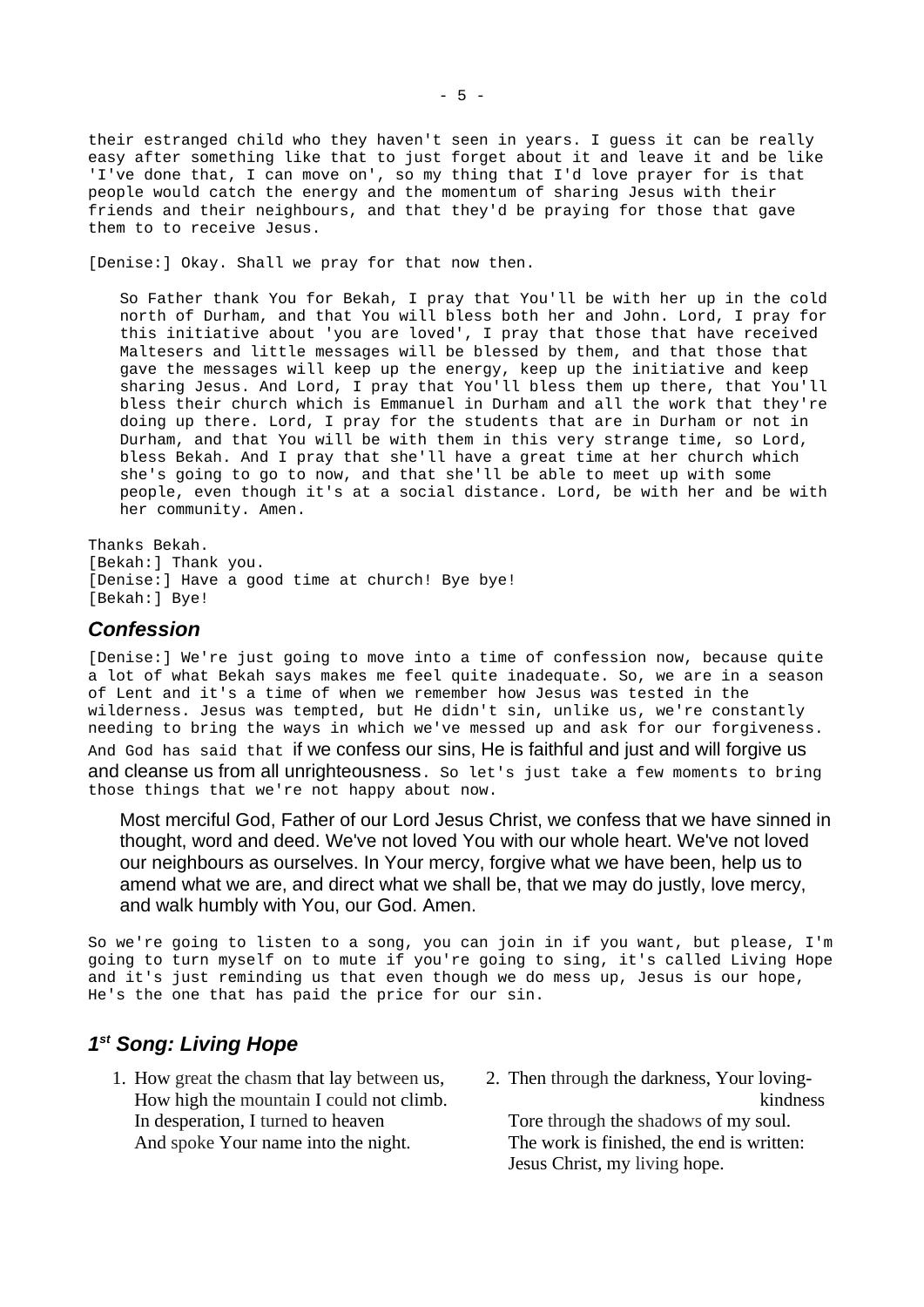- 3. Who could imagine so great a mercy? What heart could fathom such boundless grace? The God of ages stepped down from glory To wear my sin and bear my shame.
- 4. The Cross has spoken, I am forgiven, The King of kings calls me His own. Beautiful Saviour, I'm Yours forever, Jesus Christ, my living hope

*Chorus:*

Hallelujah, praise the One who set me free! Hallelujah, death has lost its grip on me! You have broken every chain, There's salvation in Your name, Jesus Christ, my living hope

5. Then came the morning that sealed the promise, Your buried body began to breathe. Out of the silence, the Roaring Lion Declared the grave has no claim on me.

*Repeat verse 5*

Jesus, Yours is the victory!

*Chorus x 2*

Jesus Christ, my living hope Oh God, You are my living hope

# <span id="page-5-1"></span>*Reading: Luke 12:4-10 [NIVUK 2011]*

4 'I tell you, my friends, do not be afraid of those who kill the body and after that can do no more. 5 But I will show you whom you should fear: fear him who, after your body has been killed, has authority to throw you into hell. Yes, I tell you, fear him. 6 Are not five sparrows sold for two pennies? Yet not one of them is forgotten by God. 7 Indeed, the very hairs of your head are all numbered. Don't be afraid; you are worth more than many sparrows.

8 'I tell you, whoever publicly acknowledges me before others, the Son of Man will also acknowledge before the angels of God. 9 But whoever disowns me before others will be disowned before the angels of God. 10 And everyone who speaks a word against the Son of Man will be forgiven, but anyone who blasphemes against the Holy Spirit will not be forgiven.

# <span id="page-5-0"></span>*Talk: Ways We Drift Away From God's Teaching On Contentious Subjects*

[Denise:] So we're going to hear from Andrew now, but just before he speaks, I'd like to pray for him.

So, Father, I pray that what Andrew says will be Your words, and that as he speaks about some controversial topics, and that people will listen with grace, and that Your words will be a challenge to all of us to be Your ambassadors where we are. So bless Andrew with Your Holy Spirit, Lord, and help us to listen. Amen.

[Andrew:] Amen. Thank you, Denise. And thank you, Bekah, it was really good to hear from Bekah too. Just on that little example that Bekah gave of doing something off the back of Valentine's Day, I was toying with doing something that Sue Pollard mentioned in the newsletter, I think, to do with ideas for connecting with our neighbours at this time, you know, you can put little notes through your neighbour's door, I was thinking of doing this (Need to talk to Lindsey about this doing this) with maybe one of those multipack Mars bars or something, just saying thank you for being a good neighbour at this anniversary time of lockdown, because it's going to be almost one year, coming up quite soon, of having the first lockdown. So this is an opportunity to say thank you for the neighbours being there, and maybe even looking forward to seeing them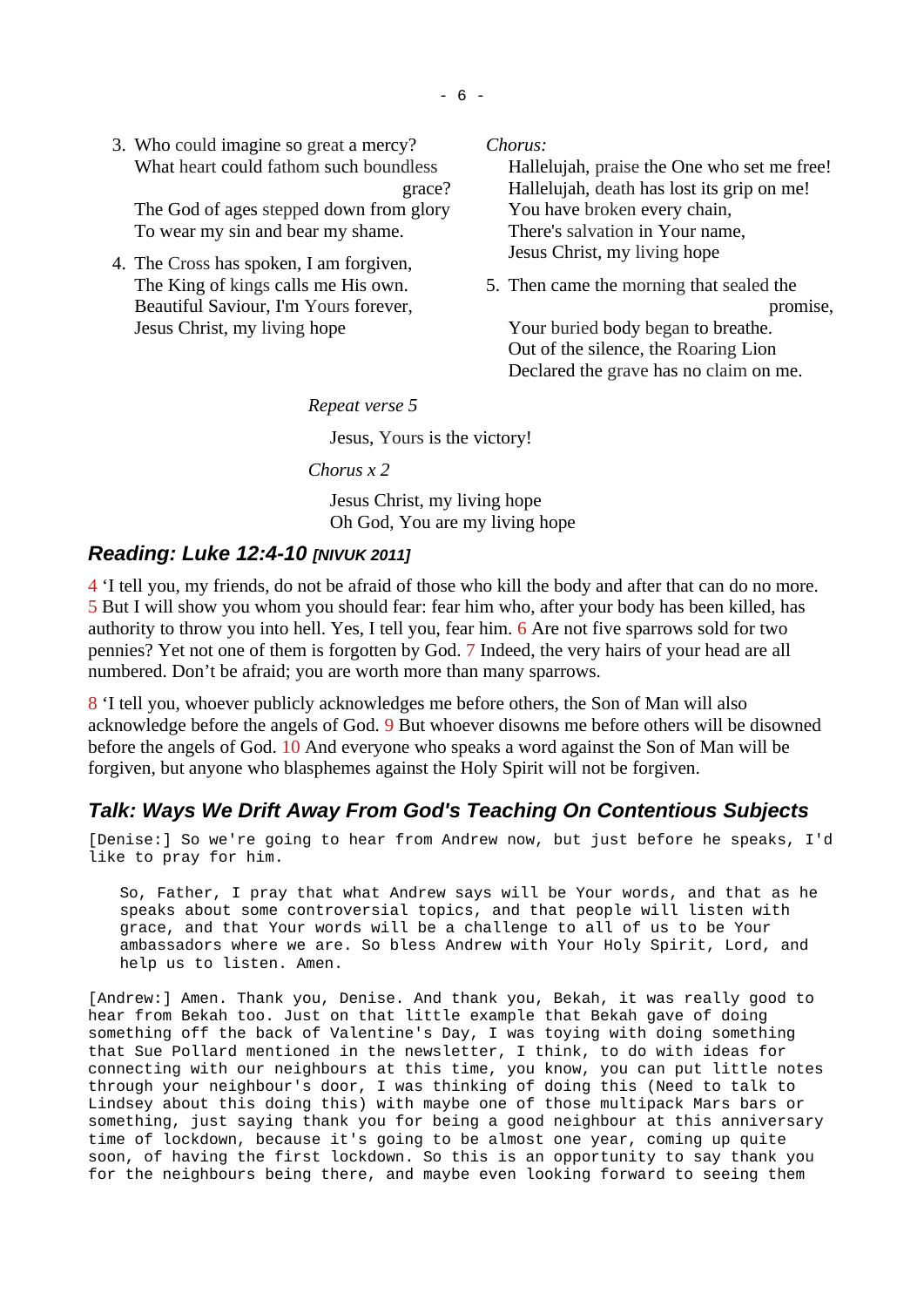afterwards. So there are other ideas locally in Kenilworth with that we could do too.

So we're going to continue with this theme, looking at or beginning to look at the subject of marriage. You'll remember from last week that Graham Archer set the scene by giving us a steer into the early words of the Genesis account, looking at God's words on marriage there. The next few weeks will be as follows: today, I'm going to be looking at our fears around talking about marriage in this current social context; on March 14, Phil Sewards will give a proper overview of the whole Bible's take on marriage; and the week after that, I will be talking about what Jesus said about marriage; and of course, there's going to be some resources that we'll make available to help you with your own study, too.

Now, as we look at the theology around the subject of marriage, we need to be honest and aware of the ways in which contentious subjects are sometimes avoided or deflected. This talk today is hopefully going to help us to honestly review our own approach and attitude to this subject. Now, of course, we certainly will need to consider pastoral implications around the current discussions on marriage. But the Western Church has an even greater need than considering pastoral matters. I would say already, if I'm honest, that our local church is already desiring to be a loving and caring church. To my mind, the first priority for us instead is our focus on the Word of God, and what God has already said about marriage. Now, as the church in recent weeks, we have already explored the topic of the Bible, coming to see that Almighty God has uniquely revealed Himself and His will, in the words of Scripture. Now, this is massively important, and primary. So the question of marriage must begin there. If a person regards the scriptures as God's true and reliable Word, then if God speaks clearly on marriage in Scripture, then that is how we settle the matter, and the matter is relatively straightforward. If, however, a person doesn't regard Scripture as God's word, then the matter of marriage is inevitably more challenging and more complicated.

So today I want to point you to the best route through the subject of marriage. We will indeed address the pastoral questions. But our first responsibility is to discover if God has spoken clearly on the subject or not in the Bible. But I think we need to be realistic. Many Christians are in fact afraid of saying what the Bible says. Many Christians are routinely silent when the subject of sexuality is raised. But Jesus Himself addressed the likelihood of our fears. He told us what to do when it comes to fearing the opinions and actions of people. Let us have our first slide. And I'll just read to you again that passage that Denise mentioned. It says this:

> "I tell you, my friends, do not be afraid of those who kill the body and after that can do no more. But I will show you whom you should fear: Fear him who, after your body has been killed, has authority to throw you into hell. Yes, I tell you, fear him. Are not five sparrows sold for two pennies? Yet not one of them is forgotten by God. Indeed, the very hairs of your head are all numbered. Don't be afraid; you are worth more than many sparrows....(Luke 12:4-10)



And Jesus goes on to say,

8 'I tell you, whoever publicly acknowledges me before others, the Son of Man will also acknowledge before the angels of God. 9 But whoever disowns me before others will be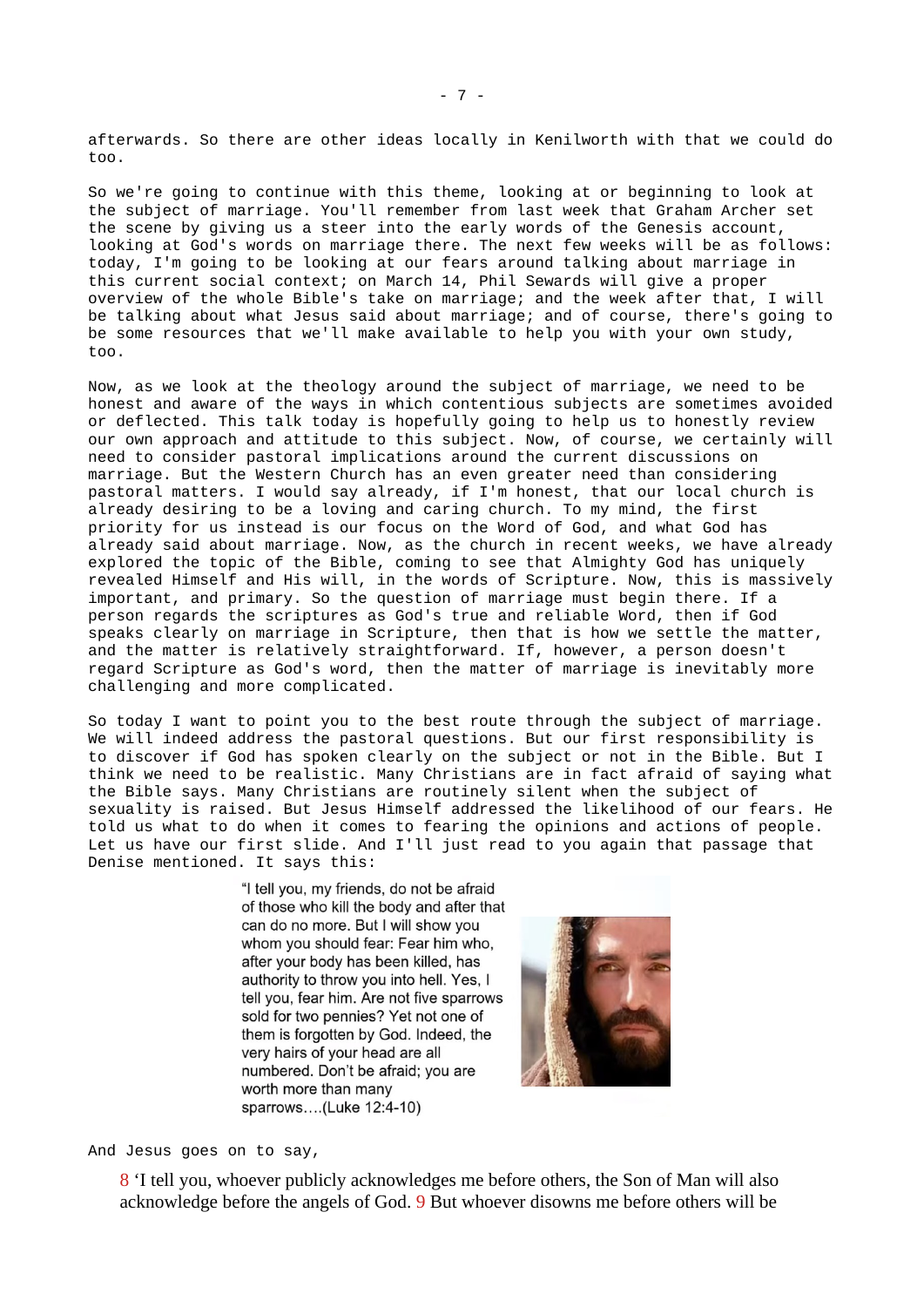disowned before the angels of God. 10 And everyone who speaks a word against the Son of Man will be forgiven, but anyone who blasphemes against the Holy Spirit will not be forgiven.

These are strong words from Jesus. Now, I'm speaking in the main, I think today, to people who would say they are followers of Jesus Christ. So are we listening to what our Lord Jesus Christ has said? Are we listening to Him? Who are we fearing? Now, whenever we are exploring ethical or moral matters, when society is raising questions, we need to remember the whole narrative of Scripture, because that is how we gain our compass bearing, our direction.

Let me remind you of a couple of themes that indicate how things tend to slide with human beings. At the very beginning of Genesis, we have the snake in the temptation passage in Genesis 3 saying, "Did God really say?" The entire approach of the serpent with Adam and Eve is to question what God had said. So that's one particular theme that set the course of how human beings related to God. Later, of course, we have the story of Israel, and there is a pattern with Israel, repeatedly being led into the practices of surrounding nations, instead of holding on to the commands that God gave. Now, in both these cases, both the Adam and Eve story, and Israel's story, exile was the result. Separation is the natural result of sin. And exile, if you like, is the historical equivalent of God's judgement. They turned away from God, and God inevitably removed them from His presence. You see, these two stories clearly point to God's final judgement on the Last Day. Now, in the passage that we've heard today, in Luke 12, Jesus reminds His own disciples not to fear people, but to fear the One who has authority to throw you into hell. He's talking about fear of the Lord. We are to heed God above all others.

Let's have our next slide. Now, how serious is this? You see, this view of Jesus reveals His own reverence for the holiness of God, Jesus' own understanding of how holy God was. His deep love for people never prevented Him from first honouring God, the Father. God's holiness was a tangible reality for Jesus, and it explains why He chose the Cross on our behalf, rather than colluding with humans who would wish to downplay sinfulness. Jesus accepts that sin



is real. Sin is serious and it needs to be dealt with. So He honours God's holiness and expresses God's infinite love for sinners, when He became the sinbearer on the Cross.

So, as we look at the subject of marriage, we need to sensitively hear what society is saying about marriage. But we need to hear even more clearly what God is saying, out of proper awe and respectful fear of Him. We have recently established that the Bible is the authoritative Word of God. There are no words with higher status. There are no human experiences that compare to the authority of the Word of God. Just as the angels cry out, "holy, holy, holy," if we truly know God, then we will be glad to sing of the purity and holiness of God above all other words, above all other commands.

However, my gut feeling is that there are many Christians today who seem struck down by the implicit and explicit messages in society. Some feel they simply must not question the freedoms of people to love as they please. People fear the threat of being cancelled (you know the 'cancel culture' idea). Some of us think we must not disagree with the changing ethics of our day.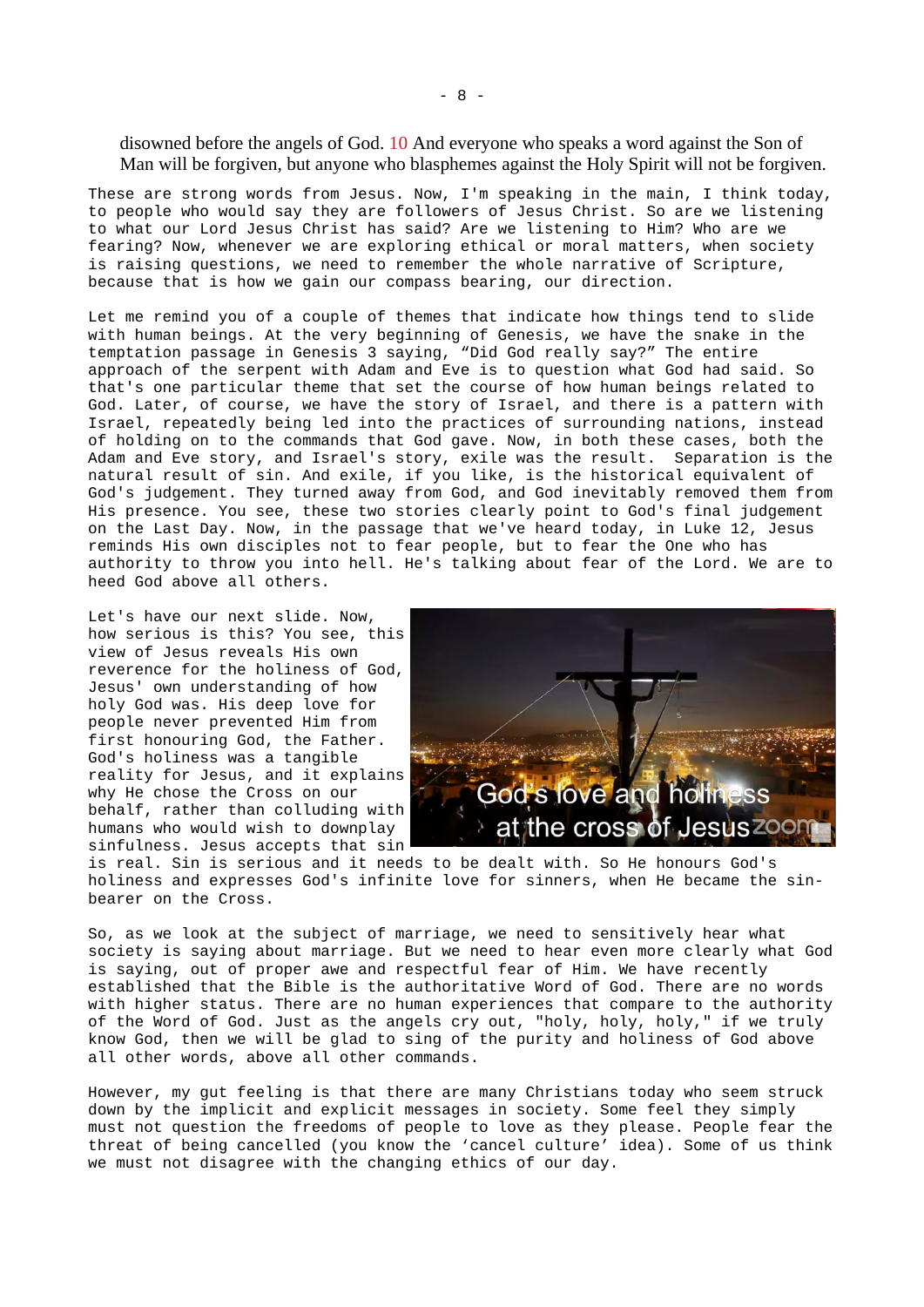What about you? How do you feel when the subject of marriage arises? Is it your first thought to turn to the Bible and establish what God has said? Do you carry questions with you and go through Scripture? Or do you read what society is saying instead? The question that I hear in my own heart is this: am I more concerned about the acceptance of people than the honouring of God? Perhaps I put more value on the approval of children or friends and colleagues than valuing the Word of God, God Almighty. Why? Why might I swerve in this way? It may be true that some of our colleagues and our friends would be shocked if we described a straightforward, orthodox biblical view of marriage and said that it was true. Our children may say that we're offensive in our beliefs. And so what do we do? Do we keep the peace by generally saying nothing?

Well, Paul, in one of his letters, helps us make a clear distinction. He tells us who Christians should be focusing on in terms of behaviour. Let's have our next slide. This is from one Corinthians 5, verses 9 to 13. And Paul was addressing a particular sexual immorality problem that was happening in Corinth, and he says this,

> "I wrote to you in my letter not to associate with sexually immoral people - not at all meaning the people of this world who are immoral, or the greedy and swindlers, or idolaters. In that case you would have to leave this world. But now I am writing to you that you must not associate with anyone who claims to be a brother or sister but is sexually immoral or greedy, an idolater or slanderer, a drunkard or swindler. Do not even eat with such people. What business is it of mine to judge those outside the church? Are you not to judge those inside? God will judge those outside. 'Expel the wicked person fromamong you." 1 Corinthians 5:9-13

So Paul gives us clarity. Paul gives us clarity as to who to focus on. You see, the wider UK population will behave as they choose. And that is between them and God, who we will all face on the Last Day. You see, God is the judge of all those wider people, not us. And He will assess each and every person according to what they've done, and those who know Christ will be saved. But we Christians, according to this passage in Corinthians, we Christians are to look to the beliefs and behaviour of the family of God. We are to be able to think clearly and speak confidently about important matters, without fear of what other people may say or do. But so often, we don't.

I want to look this morning at the ways we slip into unhelpful ways of dealing with this emotive subject of marriage. Let's have our next slide. You see, I

think that quite a lot of us will slide into what I would call 'selective silence', where some Christians may be tempted to avoid disputed topics because we fear these topics will divide our churches. Some of us deemphasise parts of the Bible that we don't want to talk about. We fear the ramifications from friends, family and wider society. And so even within church, we can be gradually led by the wider culture's values. Because the fearful church is silent, and isn't transparently addressing these matters, people slide in their beliefs. You end up with a heart embarrassment before the text. Some of us, some Christians,



can be apologising for parts of what the Bible says, because they personally don't like those bits. And they distance themselves from what God has said,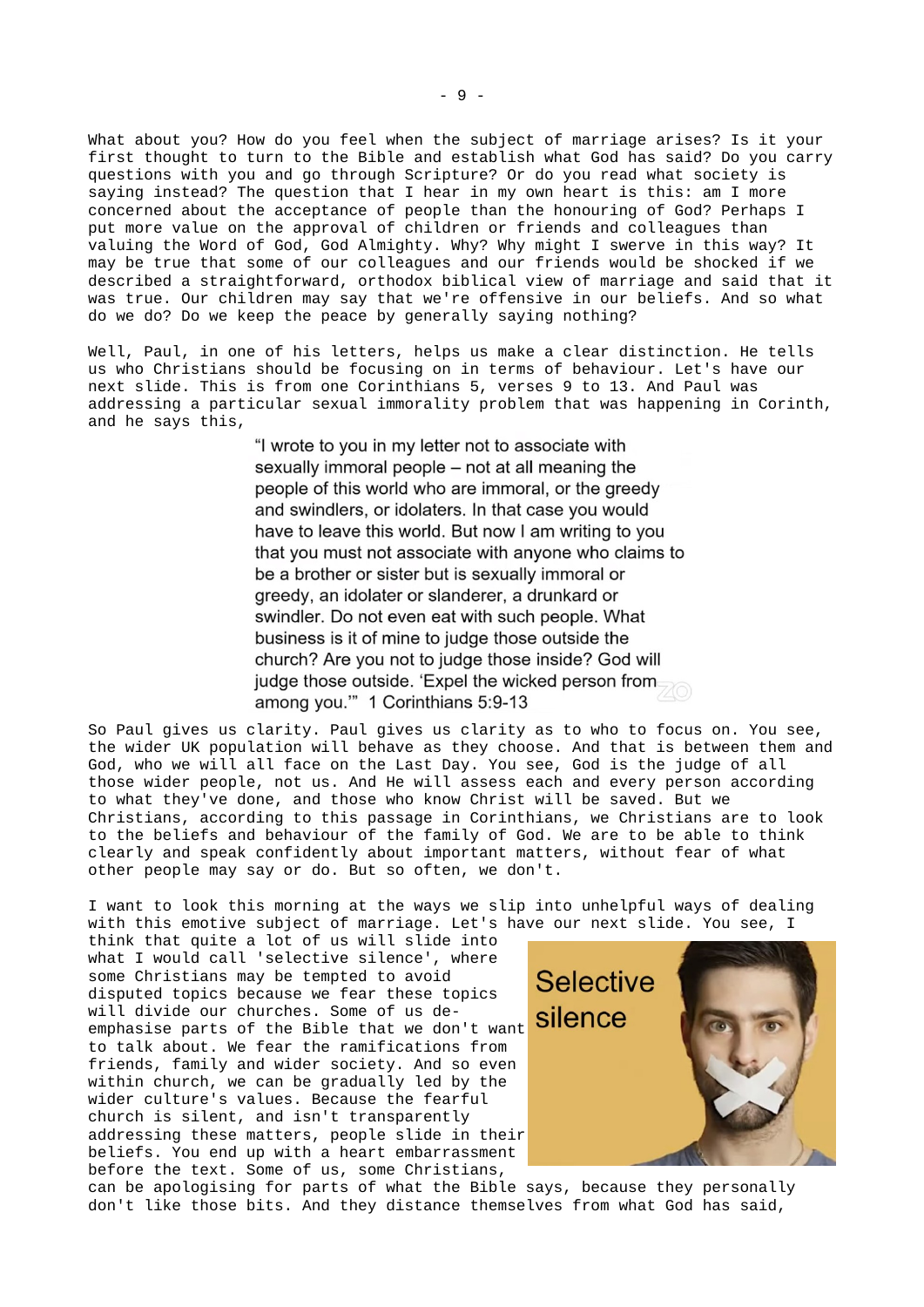implicitly doing what? Implicitly undermining the authority of what the Bible teaches. Now, this inevitably has an influence on what our hearers think. If we can do that with the text, that may give them permission to do that to the text as well.

Let's have our next slide. I think there's also a pattern emerging particularly as we go into conversations and discussions about the subjects of marriage where people start to legitimise alternative positions that the Bible actually condemns. It's almost like you're holding multiple views, in an attempt to defuse the topic in hand. Some Christians develop a pattern of comparing multiple views, regardless of the strength or weakness of the



different views. Now this approach can create the impression that all views are equal, when in fact, they often aren't.

So I just want to encourage you this morning, integrity and honesty is really needed when we look at this subject of marriage, especially when we're reviewing newly-proposed views. There's a phrase that I heard someone teaching to me recently, where they talked about what was called 'the art of imperious ignorance', so I'll say that again, 'the art of imperious ignorance', where someone, after listening to two sides of a debate, someone may kind of throw their hands up and simply say, "Well, we simply can't know what God has said on a given subject." And this is a kind of imposed pronouncement that attempts to silence the possibility of any conclusion, when in fact, a more rigorous study is needed to work towards a true and clear answer. We must resist such pronouncements because that's simply gagging conversation. And this leads me to where I would want to point you in terms of your proper attitude to the subject of marriage: there needs to be more reading to properly understand the matter. Now some may baulk at the work involved in properly researching subjects from multiple sources. But if this matter of marriage is important, and I do believe it's very important, it requires us not to oversimplify for convenience. If God's Word is at stake, then hard and honest work must be done, regardless of the consequences.

Let me move on to the next slide. Because I want to set this in the context of what God says about people who truly engage with this, in fear and trembling before His Word. Isaiah 66 says this:

> "These are the ones I look on with favour: those who are humble and contrite in spirit, and who tremble at my word."

Isaiah 66:2b

Let me read that to you again. "These are the ones I look on with favour: those who are humble and contrite in spirit, and who tremble at my Word." In our dealings with surrounding views and opinions, we can forget how much higher the Word of God is. Yet those who are humble and actually tremble before God and His Word will be the ones who can discern correctly without being confused or deceived.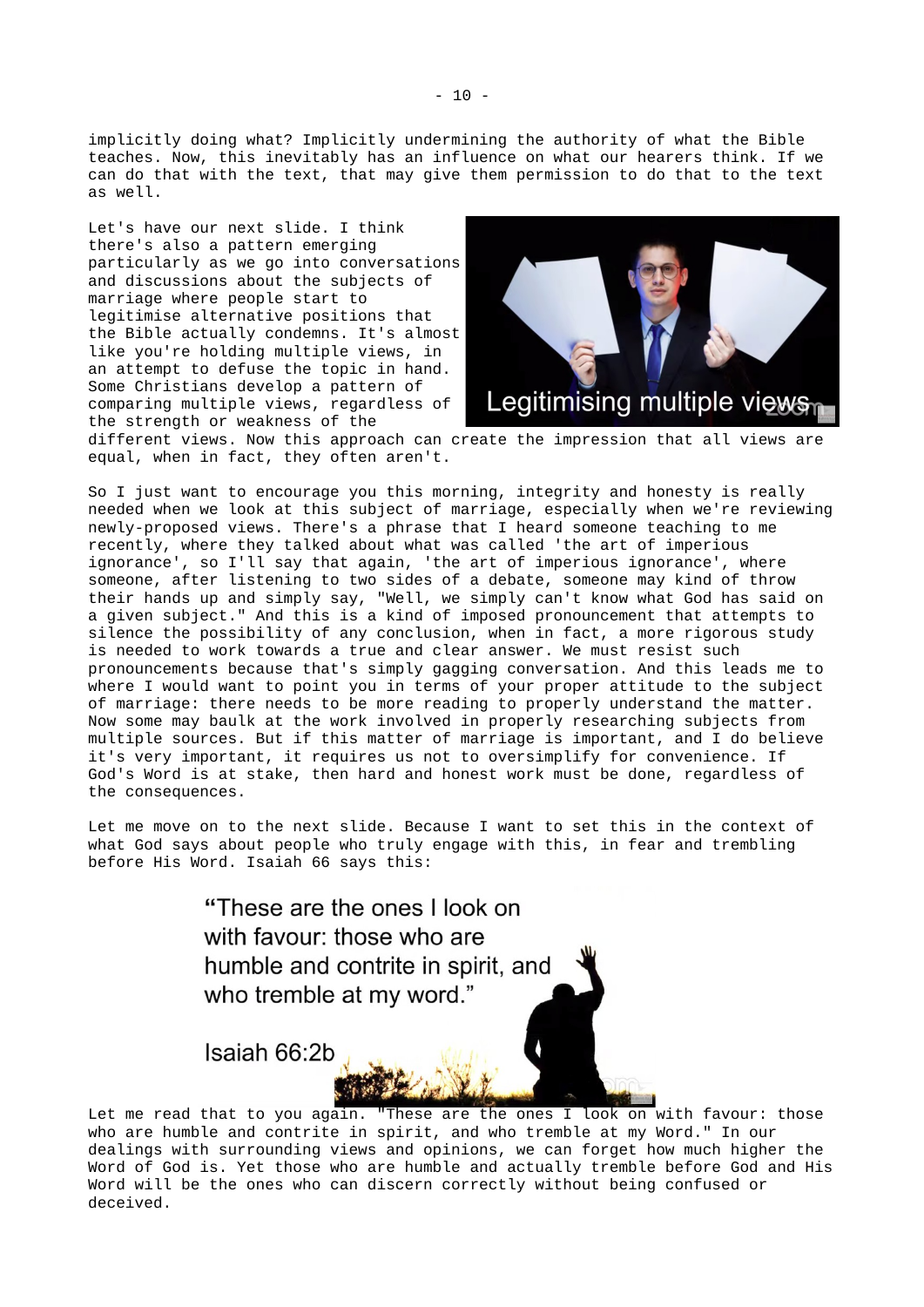Let me give you an example. Thinking back to what Graham Archer explored last week, he put before us as a church, the passages in Genesis, formative primary descriptions of human beings, male and female, designed by God to beautifully reflect His image, and designed to complement each other, as night and day are paired forever. When God makes humanity, and pairs male and female, God says, "very good." That's the first time He says, "very good," everything up until that point has been "good." But when He pairs male and female, when He makes humanity and pairs them together, He says, "This is very good." This was His best work of creation, His very, very best work. Do we tremble at the words of God? Do we stand in awe at the majesty of God's fantastic and precise creation of marriage? Just as all the other pairings in the Genesis account are established, till the end of the world, light and darkness, sky and earth, seas and dry lands, night and day, male and female are paired as God's fixed and perfect complimentary design. Do we bow down in reverence before the ways of God? Before the ways of God in making us this way? Do we worship God for His wise and good ordering of human life? Or do we go quiet and accept all other views as of equal status? Do we try hard to accommodate all views for fear of upsetting people?

I want to draw to a conclusion in a moment by asking you to be honest with yourself today. Who has your allegiance? Who has your devotion? Are you prepared to go back to the Bible, and to put the work in. If you call yourself a follower of Jesus, and I'm trying my best to, then you and I will need to heed the scriptures, just as Jesus Himself did. So today, this is an opportunity for you to recalibrate how you and I will approach the subject of marriage. Now, if it's just a trivial matter, we could easily say, it's just a matter of interpretation. But if it is a central, vital matter in Scripture, we need to be very clear about it. Because the consequences are enormous. Listen carefully: if we can change our minds about marriage, perhaps we can change our minds about the Gospel, or the Resurrection, or even about Jesus Himself. The consequences are huge. So this morning, do you want to be clear? Do you want to approach this with a true and holy reverence for God?

#### <span id="page-10-0"></span>*Prayerful Reflection*

Let's have a time of response to this. Let's pray.

This is touchy stuff. So Holy Spirit, would You just come to us now in a moment of quiet and stillness?

Can I encourage everyone to remember, we are in the presence of Almighty God, Almighty God.

Father, by Your Holy Spirit, would You reveal to us again, the attitudes and motives of our hearts. Help us to be honest, Lord.

And Father God, I want to pray that You would give courage to Your people now. I pray, Lord, that we would choose Your Word, that we would choose to honour You by honouring Your Word. Lord, in the hearts of all who listen and watch, would You set in there, in the heart, a higher view of Your Word than of any other opinion.

Cause us to be people, Lord, who tremble at the holy words of Almighty God.

And Father, from this place, would You then give us integrity to address the question of marriage, beginning with You, before we hear the voices of others.

I just want to pray a prayer to do with renouncing false allegiances. I apply this to myself, but I'm going to be praying it for us all. If you know that you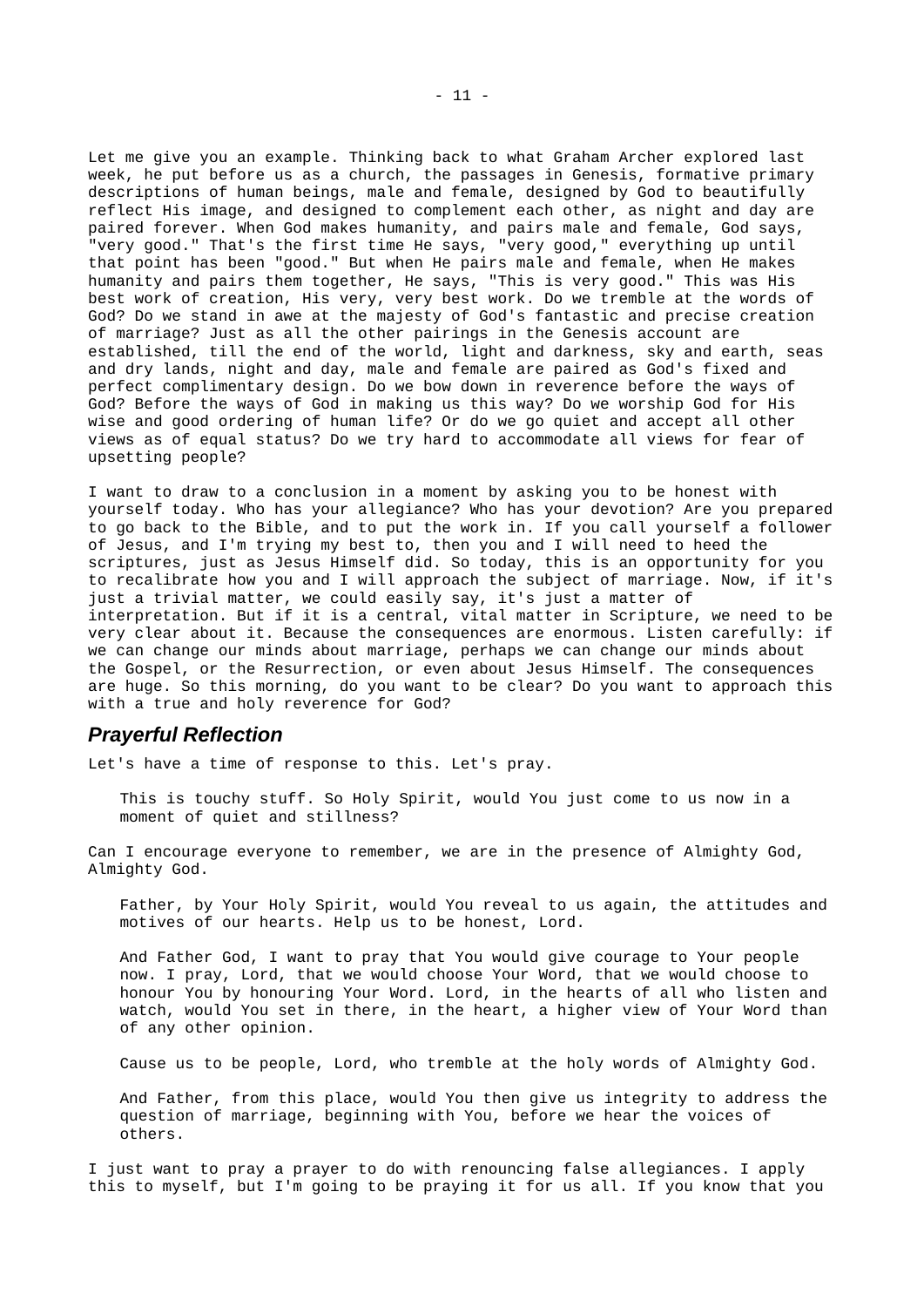have given your allegiance to pleasing other people, if you have given too much weight to keeping other people happy, bring that to God now.

And I just pray in the name of Jesus Christ, we renounce false allegiances, particularly the allegiance of keeping other people happy. Lord, we put the opinions and feelings of other people second to honouring You first. We've renounced those fears. And I pray Lord, You would lead us into a truer freedom, where we are faithful to You, above all. So fill us with Your Spirit and give Your Church courage at this time. In Jesus' name we pray. Amen.

So I'm going to finish there and we'll continue with some other prayers.

#### <span id="page-11-1"></span>*Intercessions*

[Jeremy:]

### *Thank You Lord for Your Bible*

Lord, once again we begin by saying thank You to You for Your Bible. Thank You, God, that we have it in our possession. Thank You, God, that it's free, or cheap, and we can read it freely, Lord, with no restrictions on us. Thank You, God, for all the things that You've outlined in it. Just help us to understand it, Lord, I pray. Amen.

#### *Thank You Lord for Marriage*

Father, I want to thank You for Your Word. I want to thank You for all the things that You've said, Lord, for marriage, that most important of relationships, Lord, that points to that most important of relationships, between Christ and the Church. Lord, I thank You for the things that we can learn. God, keep us on track, I pray, as we seek to interpret Your Word and to understand it for today. Keep us on course, Lord, that we might be true to Your Word and so be true followers of You. In Jesus' name, Amen.

#### *Thank You Lord for Your Church in India*

Lord, I want to pray for Your Church in India. Lord God, there is such dreadful persecution going on there at the moment, Lord, the state introducing anti-conversion laws and so on. Oh, Lord, give Your Church strength, I pray, to uphold Your name and to continue strong in the faith. Precious Lord Jesus, keep them, Lord, I pray, keep the Children's Homes that we know, that serve the Dalit class and that are so, so hit upon by the state, that refuse to allow them to do anything, Lord. O God, give the leaders strength, I pray, and wisdom to know how to navigate at this time, Lord. I pray for Your whole Church, for strength and for endurance in it all. Lord, it's a terrible, terrible thing, and I just lift them up to You, Lord. O God, keep them Lord, I pray, keep them strong. Amen.

# <span id="page-11-0"></span>*2 nd Song: The Power of Your Love*

1. Lord, I come to You; Let my heart be changed, renewed Flowing from the grace That I found in You. Lord, I've come to know The weaknesses I see in me Will be stripped away By the power of Your love.

*Chorus:* Hold me close Let Your love surround me Bring me near Draw me to Your side And as I wait I'll rise up like the eagle And I will soar with You Your Spirit leads me on In the power of Your love